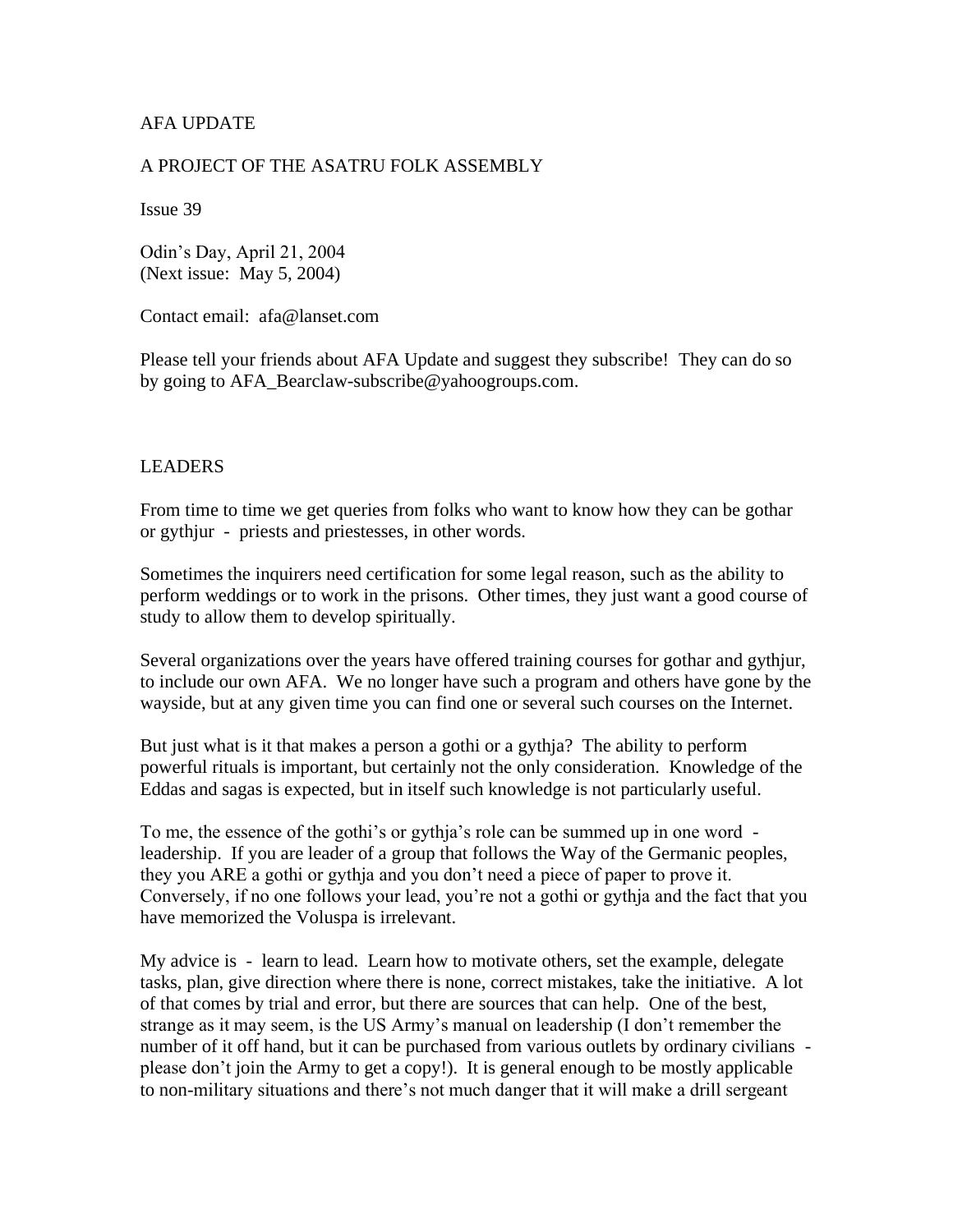out of you. There are other good books on leadership written for the corporate world, too - check out the local library and you won't be disappointed.

Sure, learn the lore. Definitely, practice your ritual technique and learn how to let the might from Asgard flow among humanfolk. But in addition to these sacred duties, learn to lead those who depend on you.

Asatru needs to develop competent, dedicated leaders for the decades to come. Some of them will emerge by innate talent, but we need the best leaders we can get to help us face the challenges of the future. And that starts at the local level.

### KENNEWICK MAN SAVED AGAIN!

It's been about 9,300 years since he died by the Columbia River in what is now Washington State, and almost eight years since he became the center of a modern controversy, but this week the human skeleton belonging to "Kennewick Man" came a little closer to receiving the study he deserves.

Recently, a three-judge panel of the Ninth Circuit Court had ruled that four Indian tribes did not have a right to rebury Kennewick Man, since there is no way he can be traced to any living tribe (More to the point - though the judge did not say so - is that he does not seem to be an Indian at all!). Scientists would now be allowed to study the remains and determine just who this individual was.

The tribes appealed, requesting the full court to hear the case rather than just the threejudge panel. This week, the court declined to do so.

The Indians have ninety days to appeal to the US Supreme Court.

While the AFA has often been supportive of American Indian rights, we had to part company with them on this issue because Kennewick Man is almost certainly not an Indian. Tentative study indicates he may be related to the Ainu, but there remains evidence suggesting a European origin. Our stand was, and is, that the remains must be studied to determine the truth, whatever that may turn out to be.

[http://seattletimes.nwsource.com/html/localnews/2001908884\\_webkennewick21.html](http://seattletimes.nwsource.com/html/localnews/2001908884_webkennewick21.html)

### MONOTHEIST MADNESS THREATENS US ALL

(Warning: This is a personal opinion piece by Steve McNallen)

We all know that there are sane, decent people who follow the monotheist religions of Christianity, Judaism, and Islam. Sometimes, however, the lunatics seem to be in control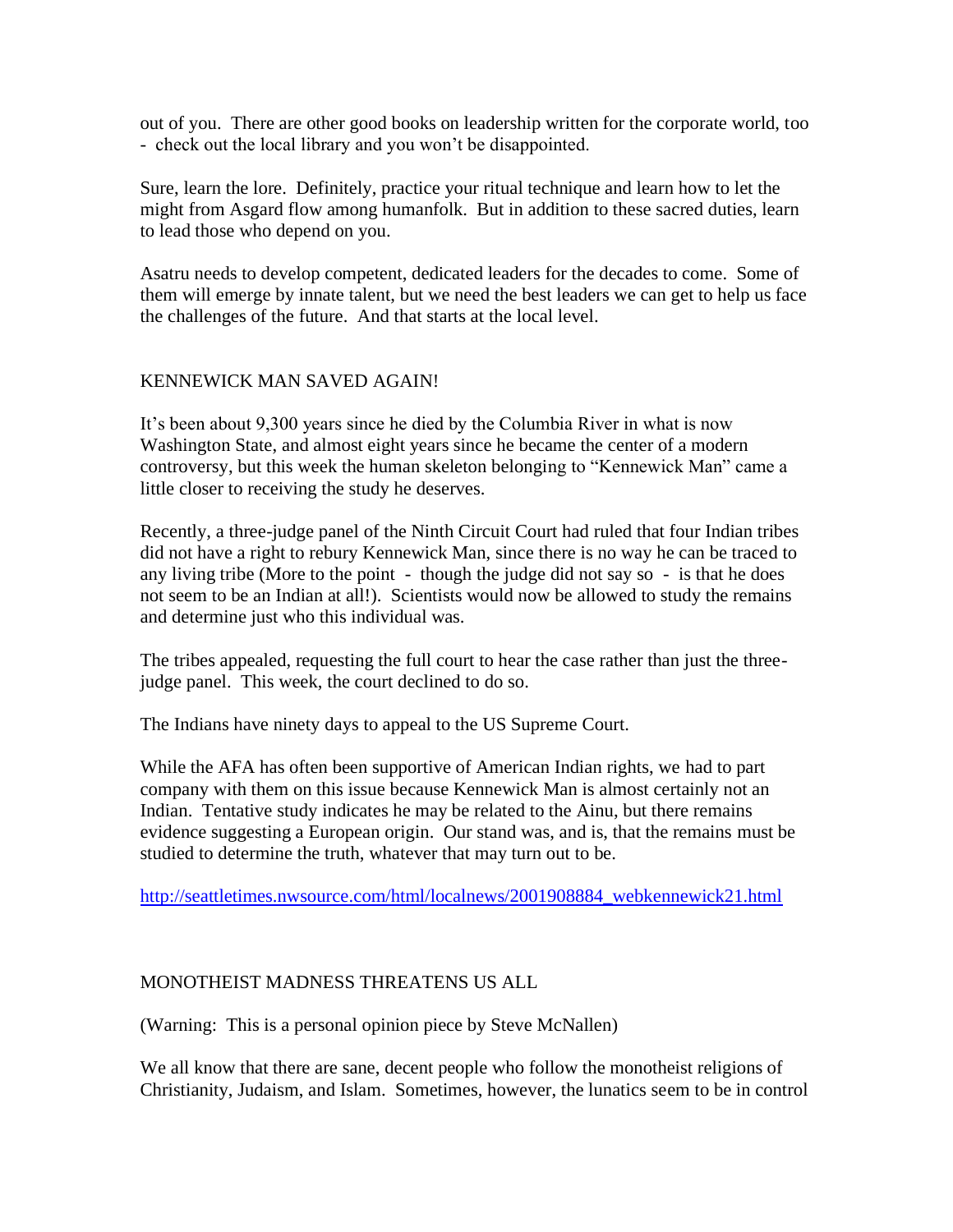- as witnessed by the current situation in the Middle East. Wacko fundamentalist Christians blindly support Israel because the Jews are "God's Chosen People." Wacko Jews oppress their neighbors because they think God gave all that land to them thousands of years ago, and the contract is still valid. Wacko Muslims want to convert, subdue, or kill infidels (including those of us following native religions). The voice of non-wacko Christians, Jews, and Muslims gets drowned out in the clamor.

I found the following links of interests because they describe the religious agenda driving us to a larger war in the Middle East. None of this needs to happen, thought the momentum of this orlog may be too great to undo.

### [http://www.monbiot.com/dsp\\_article.cfm?article\\_id=648](http://www.monbiot.com/dsp_article.cfm?article_id=648)

### <http://www.antiwar.com/roberts/?articleid=2365>

Why does it matter to us? Because it's this nation's economy that is being wrecked, and our sons and daughters who will pay the bloody price.

You all know I'm an ex-soldier. I don't have a general problem with the use of violence. But I do have a problem with young soldiers getting killed and maimed without good cause. And The Rapture, or Greater Israel, are not good enough causes.

For Asaturar, there are two points of religious interest here. One is that monotheism is susceptible to being intolerant - after all, if there's only one God, there can only be one way, right? Native religions, on the other hand, understand that there is no one way that is right for all of humanity; each person is encouraged find and follow the path of their forebears.

The other point is the danger of reducing mythology to history. By cramming their mythic lore into the narrow confines of time and space (history), some Christians feel compelled to act out the mythology by bringing on the end of the world! This, needless to say, is a major inconvenience for the rest of us.

To paraphrase the saying from the Sixties…What if they held an Apocalypse and nobody came? (You youngsters out there may not grok that one…)

### UPDATE ON "ODIN LIVES!" RADIO

Chris and Dave are coming up with more good ideas, and you're going to see a lot of action with this project in the weeks and months to come. Give 'em a listen!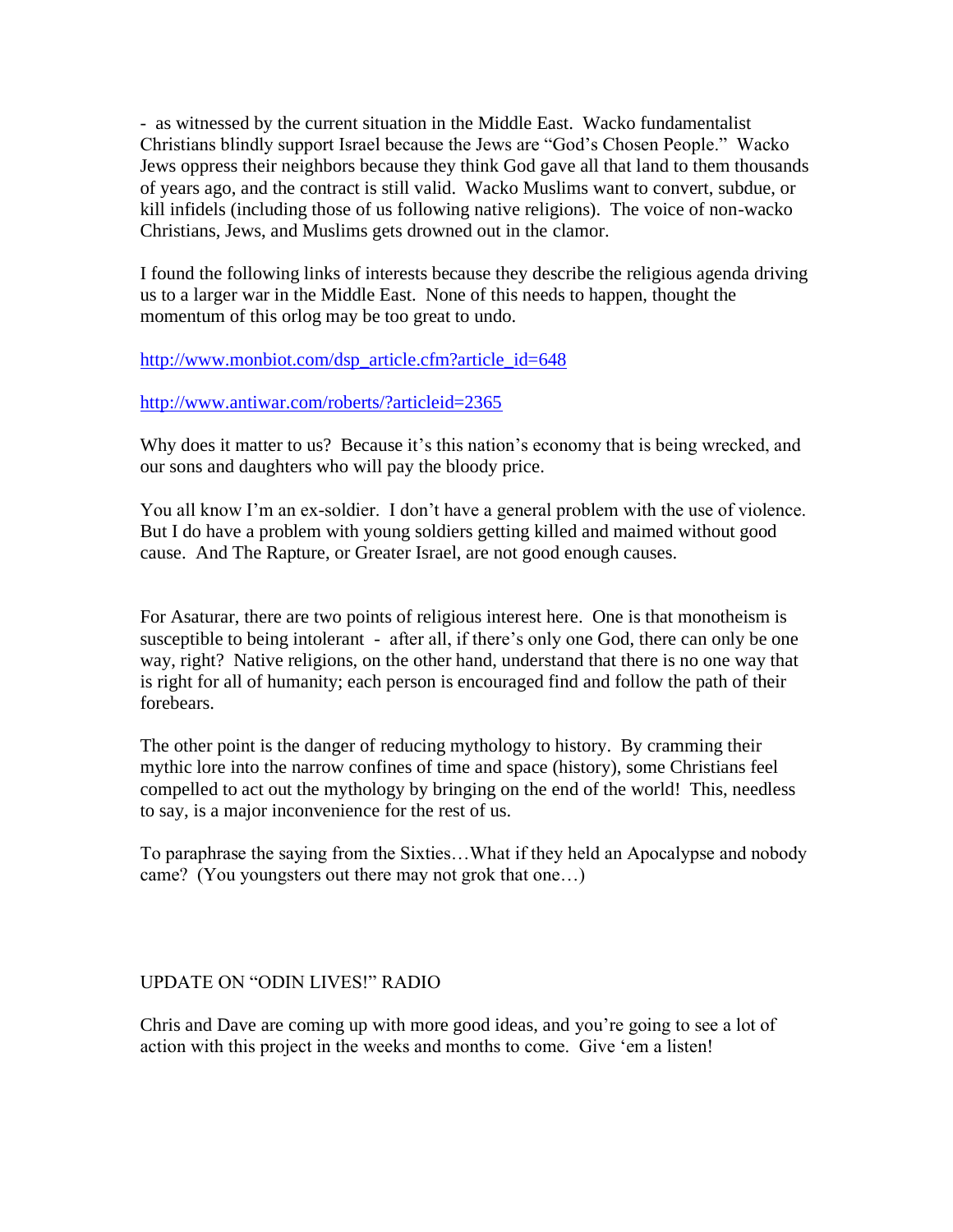For information on programs, times, and how to tune in, go to [http://www.odinlives.org/index.html.](http://www.odinlives.org/index.html)

# THE ODIN BROTHERHOOD IS NOW AVAILABLE!

We have a stock of Dr. Mark Mirabello's book, The Odin Brotherhood. They're available for \$20 plus \$3.95 postage and handling (California residents, add 7.25% sales tax). Information on this and other new products will be up on the web site shortly.

# IMPORTANT DATES

April 30 - Walburg. This Germanic Goddess safeguards the dead heroes who sleep in the burial mound, and harbors deeds yet to bear fruit. Pour a libation to the bold ones awaiting rebirth, and think on how your own acts will live after you.

May 1 - From the gloom of Walburg we enter the sunshine of May Day. Think on Freya, take a walk in the forest or send flowers to a friend. Make love outdoors!

May 9 - Day of Remembrance for Guthroth. This Norwegian martyr spoke out against the tyranny of the Christian fanatic Tryggvason, and urged others to resist him. For this, the king had his tongue cut out. Call up a friend who follows our native Way - use your own tongue to participate in the bond that ties us to the Gods!

Hail the Holy Ones!

Hail the AFA!

Stephen A. McNallen Drighten, Asatru Folk Assembly